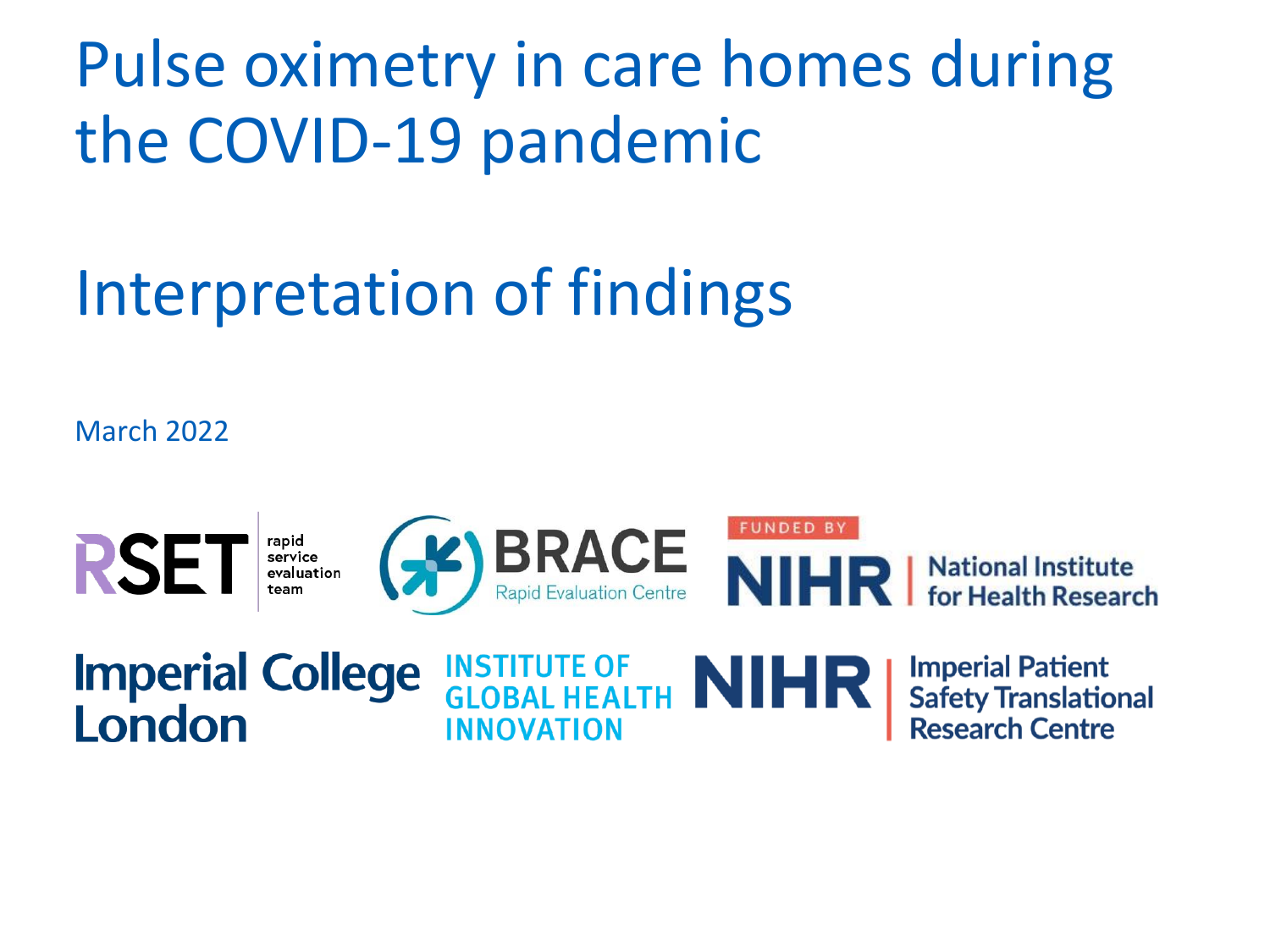## About these slides

This slide set presents the interpretation of the findings from two independent separate evaluations of the use of pulse oximetry in care homes both in general and as part of the COVID Oximetry @home (CO@h) programme.

All statements in this report are based on a synthesis of the evidence carried out by the evaluators; further insights may be derived from the more detailed results from each of the evaluations.

**Please note that the findings in this report have not yet been peer reviewed.** The findings of the independent evaluations will be submitted for peer review publication separately.

Details of the two evaluation teams and their objectives (both in general and as part of the CO@h programme) are presented below:

- **Study 1**: a collaboration between NIHR RSET (Rapid Service Evaluation Team) and NIHR BRACE (Birmingham, RAND and Cambridge Evaluation)
	- To explore the views of care home staff, and NHS staff they interact with, about the use of pulse oximetry with residents when managing COVID-19 in the care home environment.
- **Study 2**: Institute of Global Health Innovation, NIHR Imperial Patient Safety Translational Research Centre, Imperial College London
	- To describe the number and characteristics of care home residents onboarded to COVID Oximetry at home (CO@h) pathways across England and their rates of mortality and hospital admission.
	- To analyse the characteristics of care home residents with a positive COVID-19 test that are associated with being onboarded to the CO@h pathway.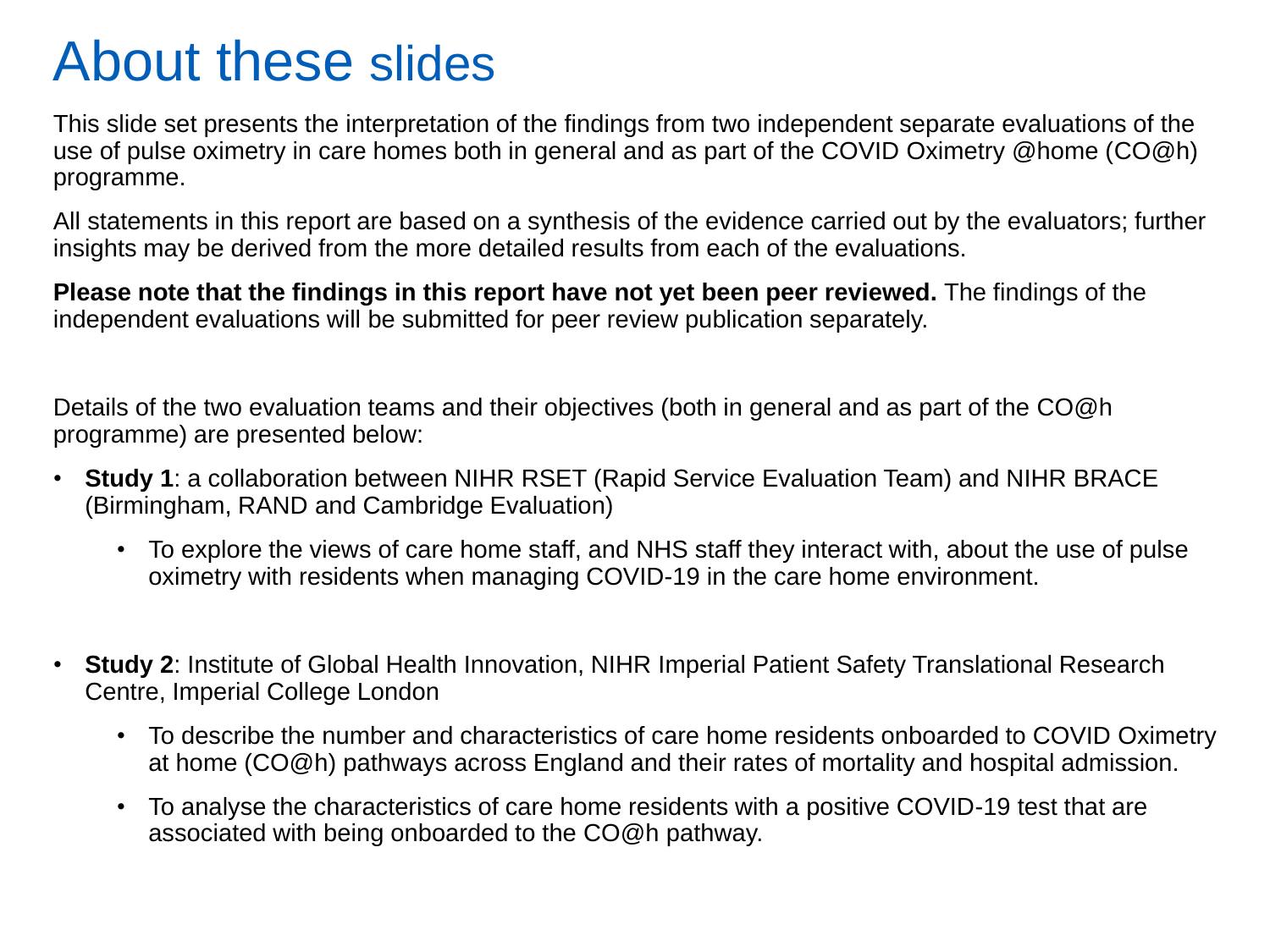## About the evaluators

### **Imperial College London**

Institute of Global Health Innovation, NIHR Imperial Patient Safety Translational Research Centre, Imperial College London (ICL). Core team: Thomas Beaney, Jonathan Clarke, Ana Luisa Neves.

### **NIHR RSET / NIHR BRACE**

Two rapid evaluation teams: [NIHR RSET \(](https://www.nuffieldtrust.org.uk/rset-the-rapid-service-evaluation-team)a collaboration between UCL, Nuffield Trust and Cambridge University) and [NIHR BRACE \(](https://www.birmingham.ac.uk/research/brace/index.aspx)a collaboration between University of Birmingham, RAND Europe, the University of Cambridge and National Voices).

Project team for the evaluation and care homes extension: Manbinder Sidhu, Ian Litchfield, Robin Miller, Naomi Fulop, Barbara Janta, Jamie-Rae Tanner, Giulia Maistrello, Jenny Bousfield, Cecilia Vindrola-Padros, Jon Sussex.

This evaluation was funded by the National Institute for Health Research, Health Services & Delivery Research programme (RSET Project no. 16/138/17; BRACE Project no. 16/138/31) and NHSEI.

The views expressed in this publication are those of the authors and not necessarily those of the National Institute for Health Research or the Department of Health and Social Care.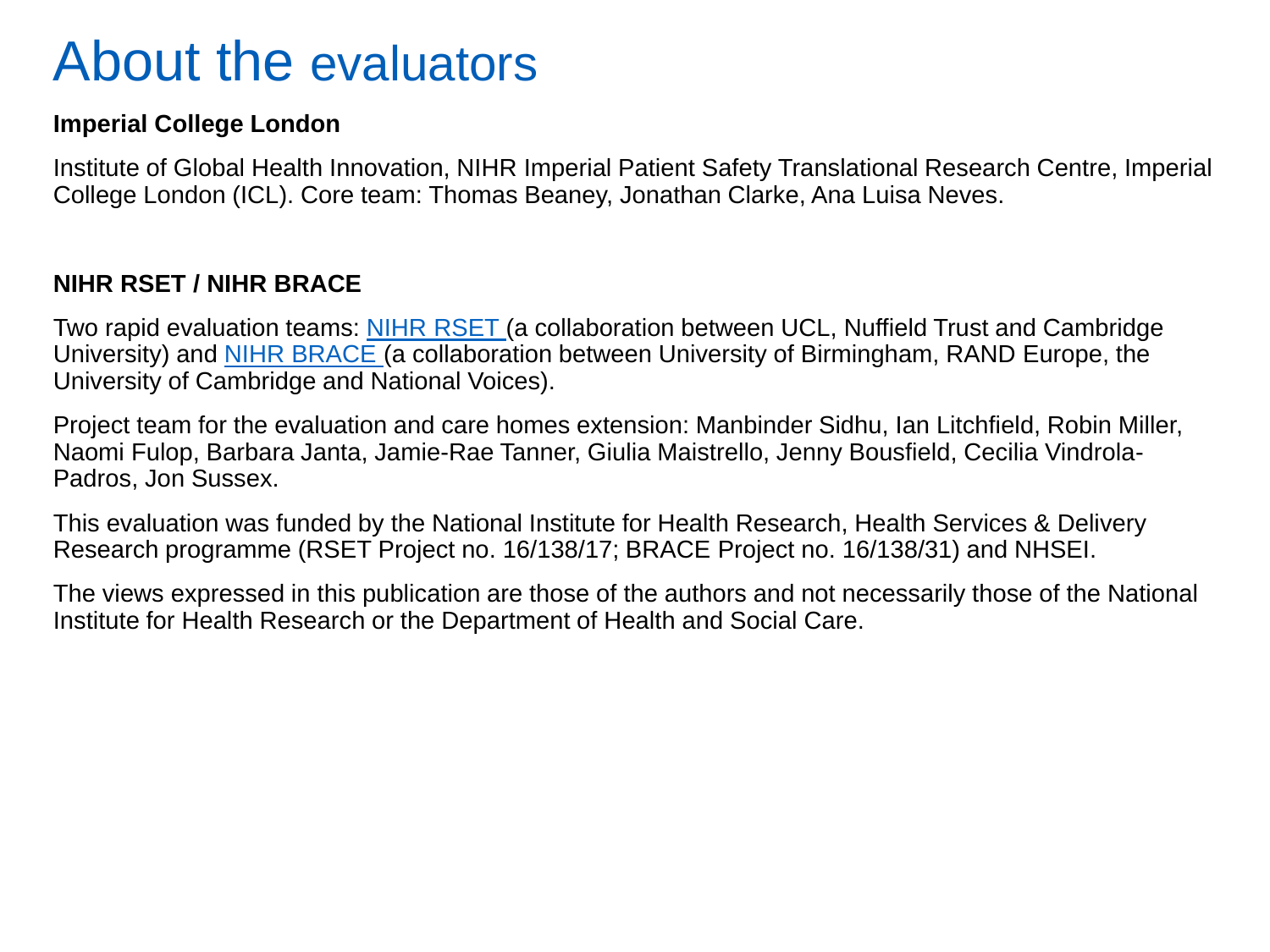## Study 1: Methods

Online survey sent to registered managers to all 15,362 care homes in England registered with the Care Quality Commission. We obtained 232 survey responses (1.5% response rate).

Interviews with:

- 31 with care home staff and associated NHS staff at 6 care homes across England, with a mix of settings and resident populations
- 3 with individuals with national oversight

Data collection March – June 2021

Learning shared with relevant stakeholders and policy makers at NHS England & Improvement (People Receiving Social Care Workstream COVID Oximetry @home)

Limitations:

- Fewer than intended interviews completed due to participant unavailability.
- Response rate to the survey was low (1.5%) despite extensive advertising of the survey and repeated reminders. Throughout the pandemic, care homes may have been asked to complete a number of surveys from other research and/or regulatory bodies, which may have contributed to this low response rate. Due to anonymity, the team were unable to determine the range of care homes responding to the survey across variables such as location, financial budget and CQC rating.
- Unable to complete data collection with care home residents and their families.

More information on the care home extension can be found in the protocol [here.](https://fundingawards.nihr.ac.uk/award/NIHR135017)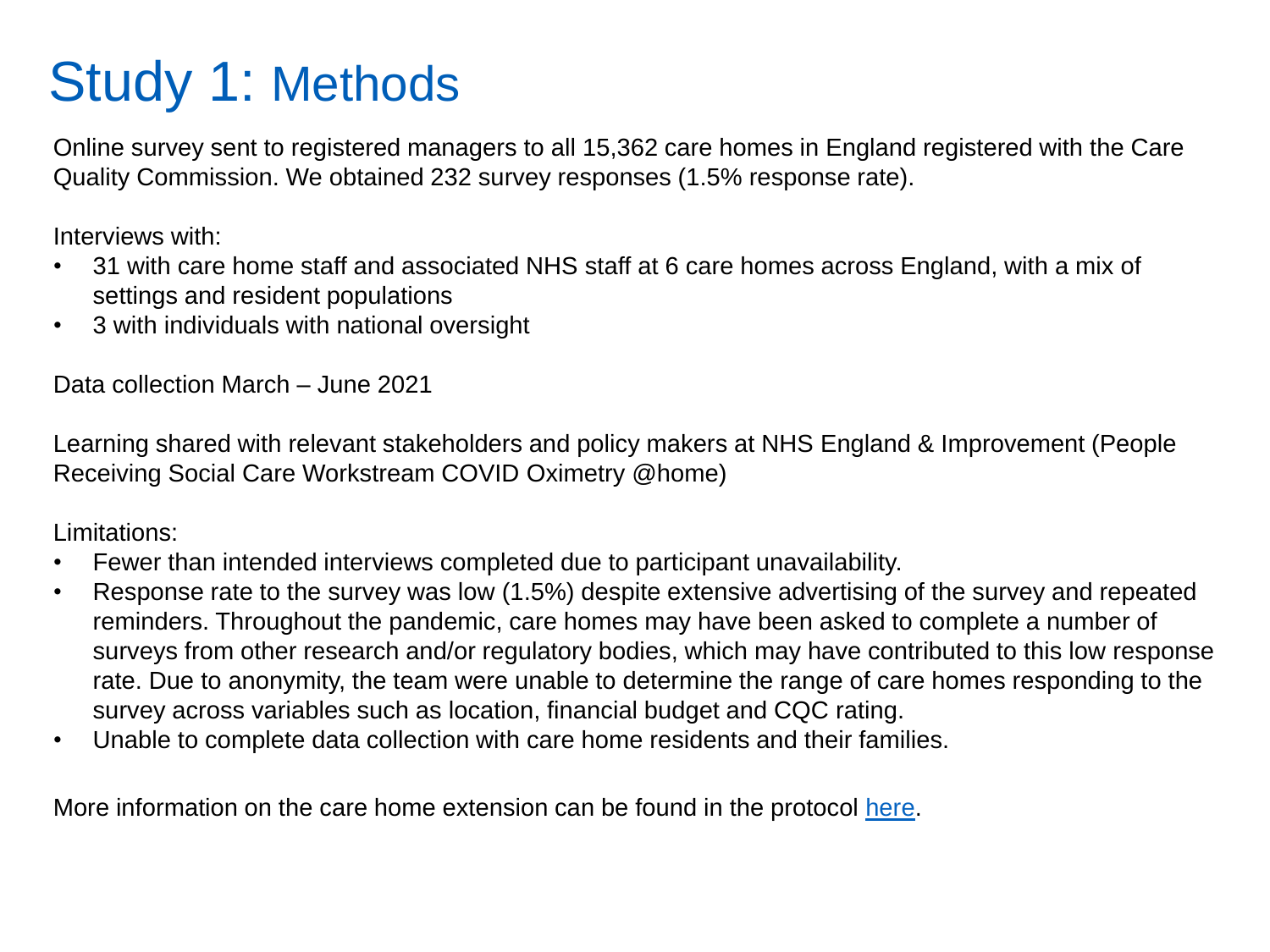## Study 1: Length of time using pulse oximeters (1/6)

Pulse oximeters (along with other diagnostic tools) were in use in many, but not all, responding care homes before the pandemic and that use widened and expanded during the pandemic

Figure 6. Length of time using pulse oximetry in care homes



Note: N= 232

Source: Online survey of care home managers.

"I've been here for 9 years and since I've started our care manager got us all our own oximeters...so that's something that they've always done here actually. Obviously with COVID they're more hot on it but yeah, definitely, we've always used oximeters." Qualified Nurse, Nursing Home (Site3)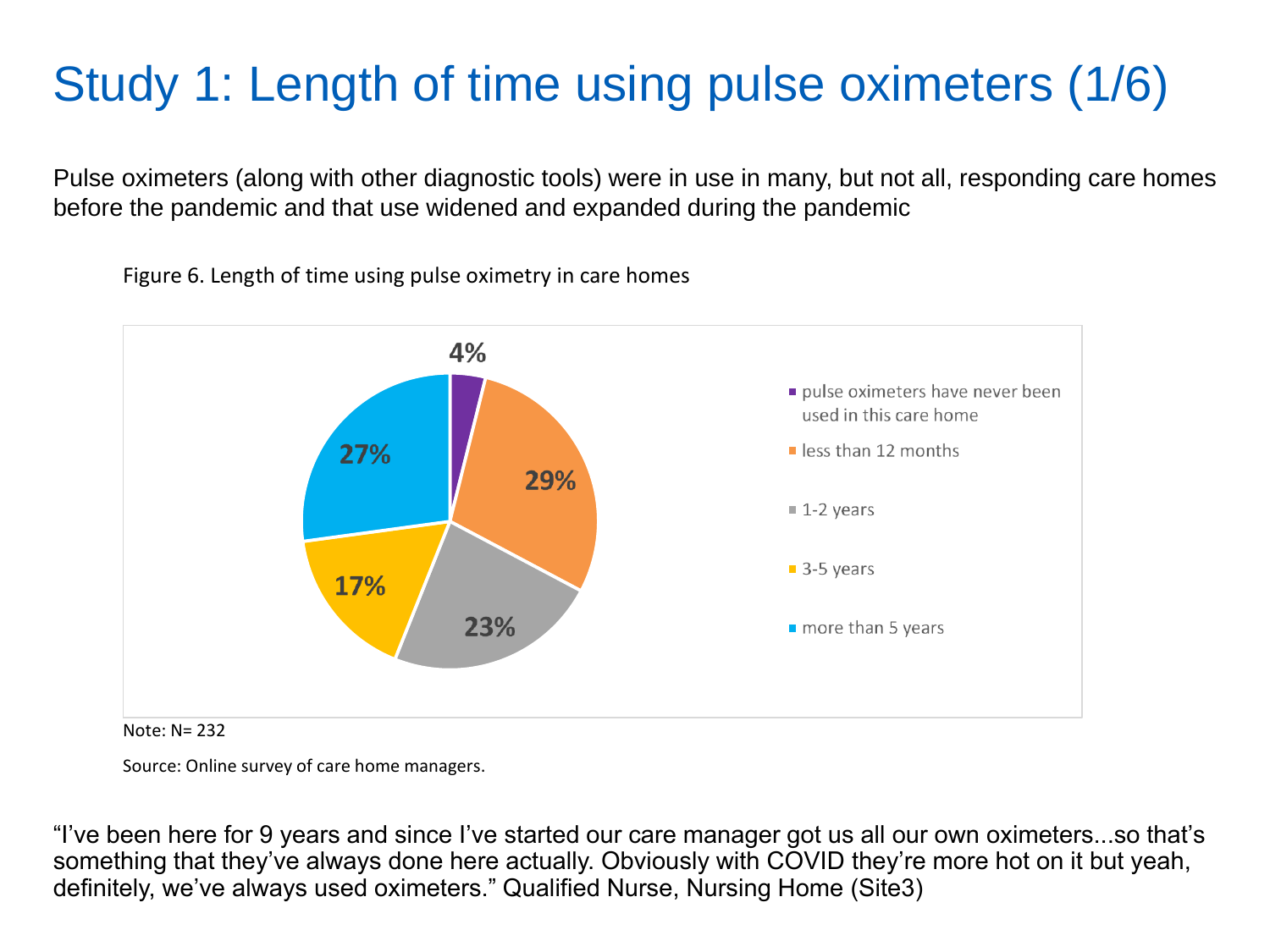### Study 1: Level of challenge when using pulse oximeters (2/6)

Pulse oximeters were reported by managers as easy for staff to use and could be readily accommodated alongside the recording of other routine clinical measurements such as temperature and blood pressure



Figure 9. Level of challenge for staff to carry out activities related to pulse oximetry

Note: The number of answers differed per option, as indicated in the figure.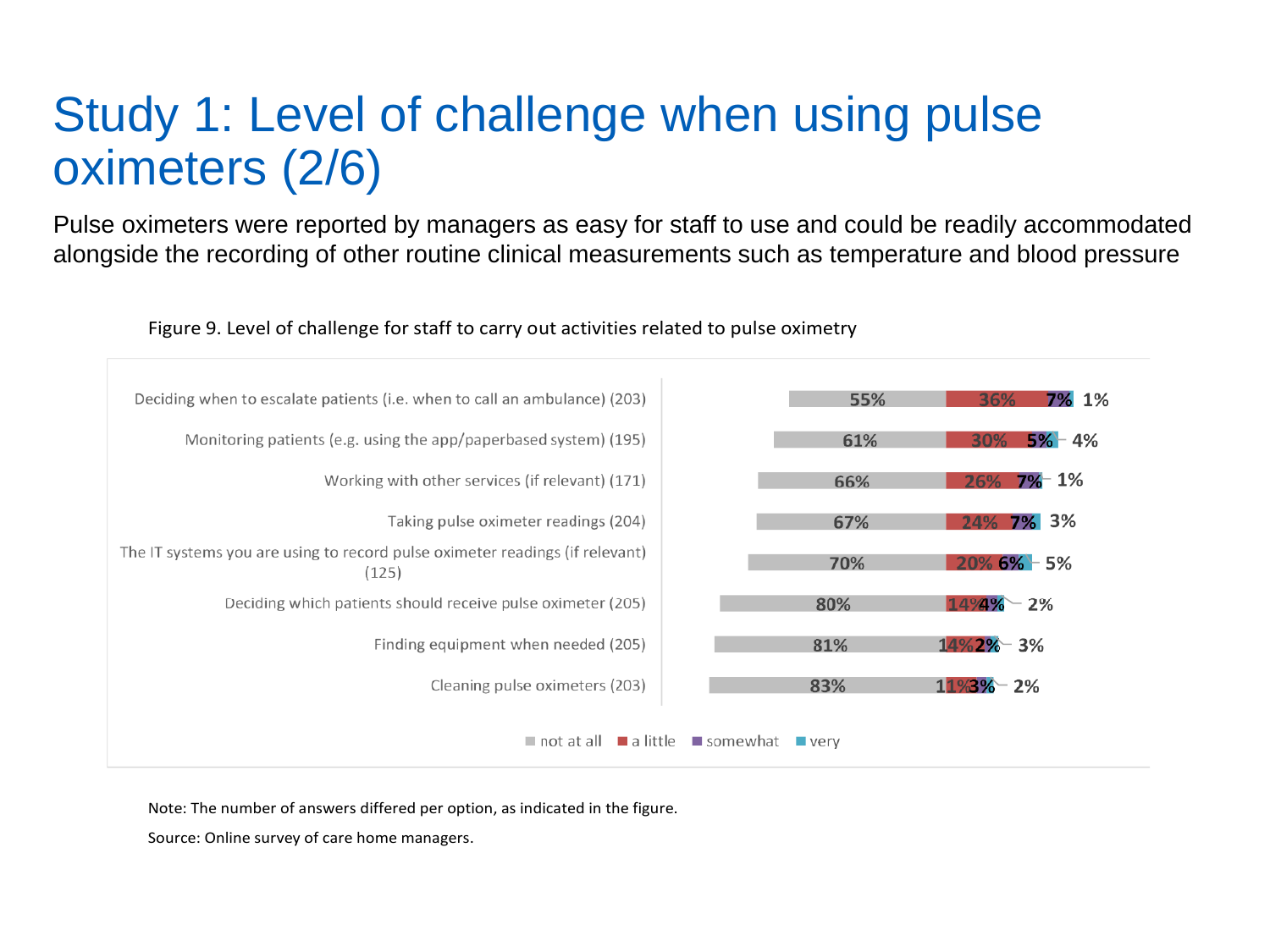## Study 1: Nature of support received (3/6)

In some cases support from the NHS, including training, was sought but was not always available to the full extent desired



#### Figure 14. Perceived level of support from the NHS

### A varied picture:

"Myself and the GP, we're in constant email communication, so if someone's poorly outside of a Tuesday we can still be requesting things and we get sorted within that day," Care Manager, Nursing Home (Site 2)

"Personally, I think care homes have been overlooked through the whole thing with regards to training, the support we have," Senior Carer, Residential Home, (Site 6)

Note: The number of answers differed per option, as indicated in the figure.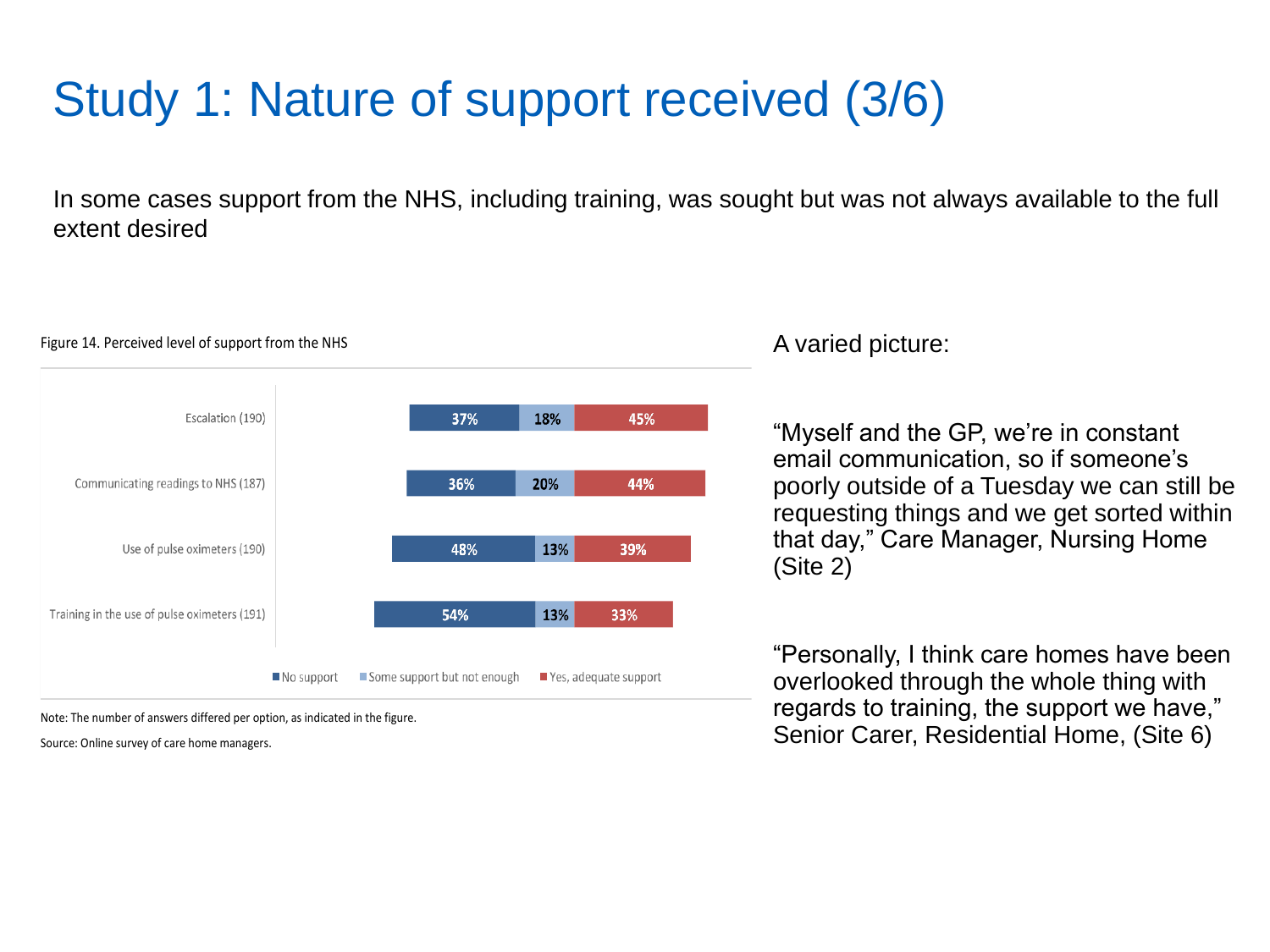## Study 1: Views of care home managers (4/6)

In the view of care home managers, residents generally benefited from the use of pulse oximeters and were more often reassured than made anxious



Figure 11. Care home managers' perceptions of residents' feelings towards pulse oximetry

Note: N=177.

- "the people that have got the capacity, we can speak to them more about it but…there's quite a lot in our home got dementia and some of it's quite bad, so trying to explain anything to them is just in one ear and out the other I'm afraid to say…" Care Supervisor, Residential Home (Site 2)
- "So obviously we have a lot of residents with dementia. A lot of them are fine with it on their finger but some of them will try and get it off." Qualified Nurse 2, Nursing Home, (Site 3)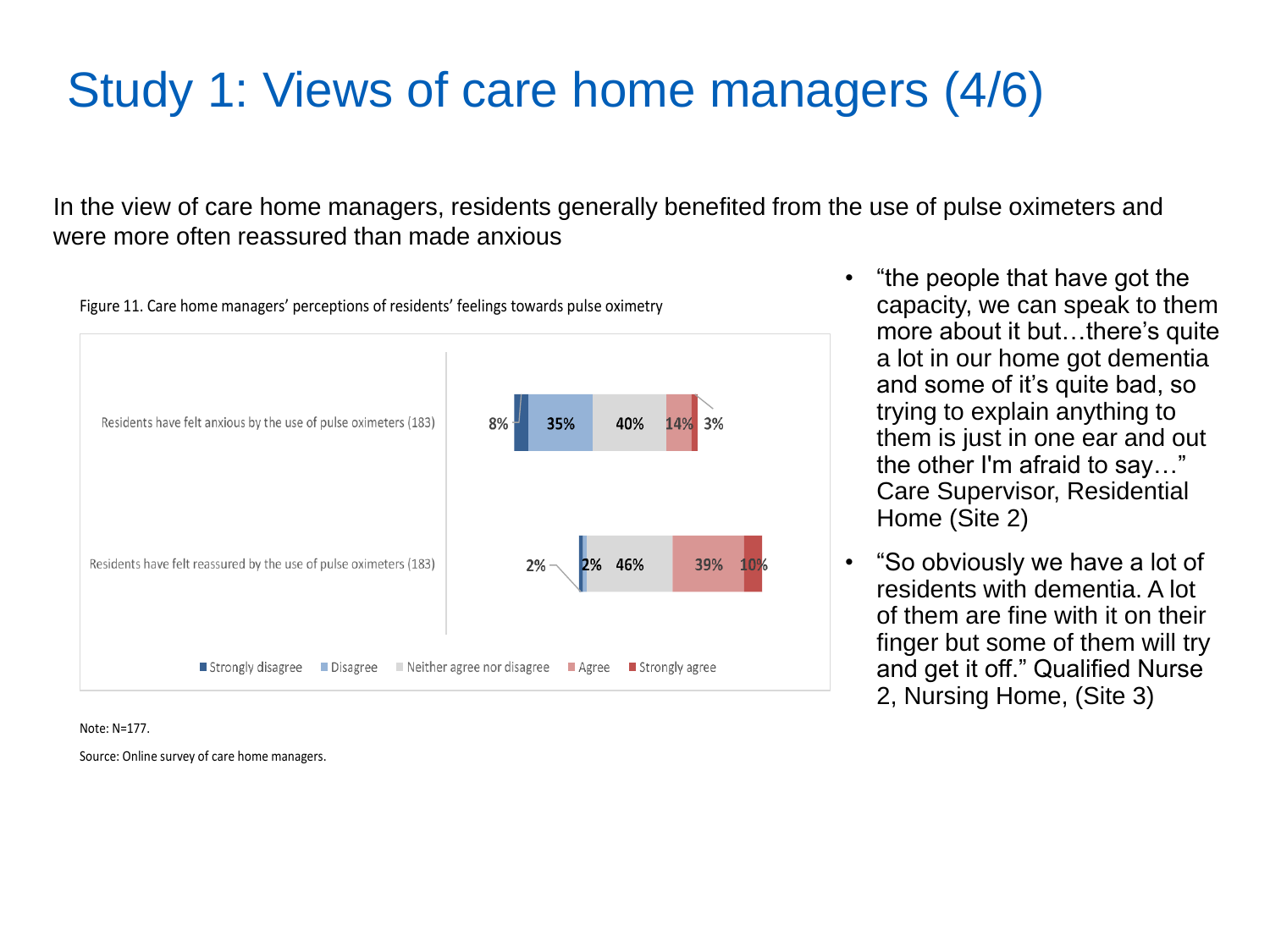## Study 1: Views of care home managers (continued) (5/6)

Use of pulse oximetry is thought by care home managers to have, on average, reduced A&E attendances and hospital admissions of care home residents

#### Residents' Frequency Of Attending A Hospital Emergency 50% 33%  $9%$ Department (184) Residents' Hospital Admissions (183) 46% 34% 10% Residents' Severity Of Illness (183) 43% 37%  $12%$ Residents' Mortality (181) 33% 45% 18% Residents' Length Of Stay In Hospital (182) 19% 47%  $1\%$ 33% Reducing  $\blacksquare$  Not changing  $\blacksquare$  Increasing Unsure

Figure 13. Impact of pulse oximeters on key health parameters of residents

Note: The number of answers differed per option, as indicated in the figure.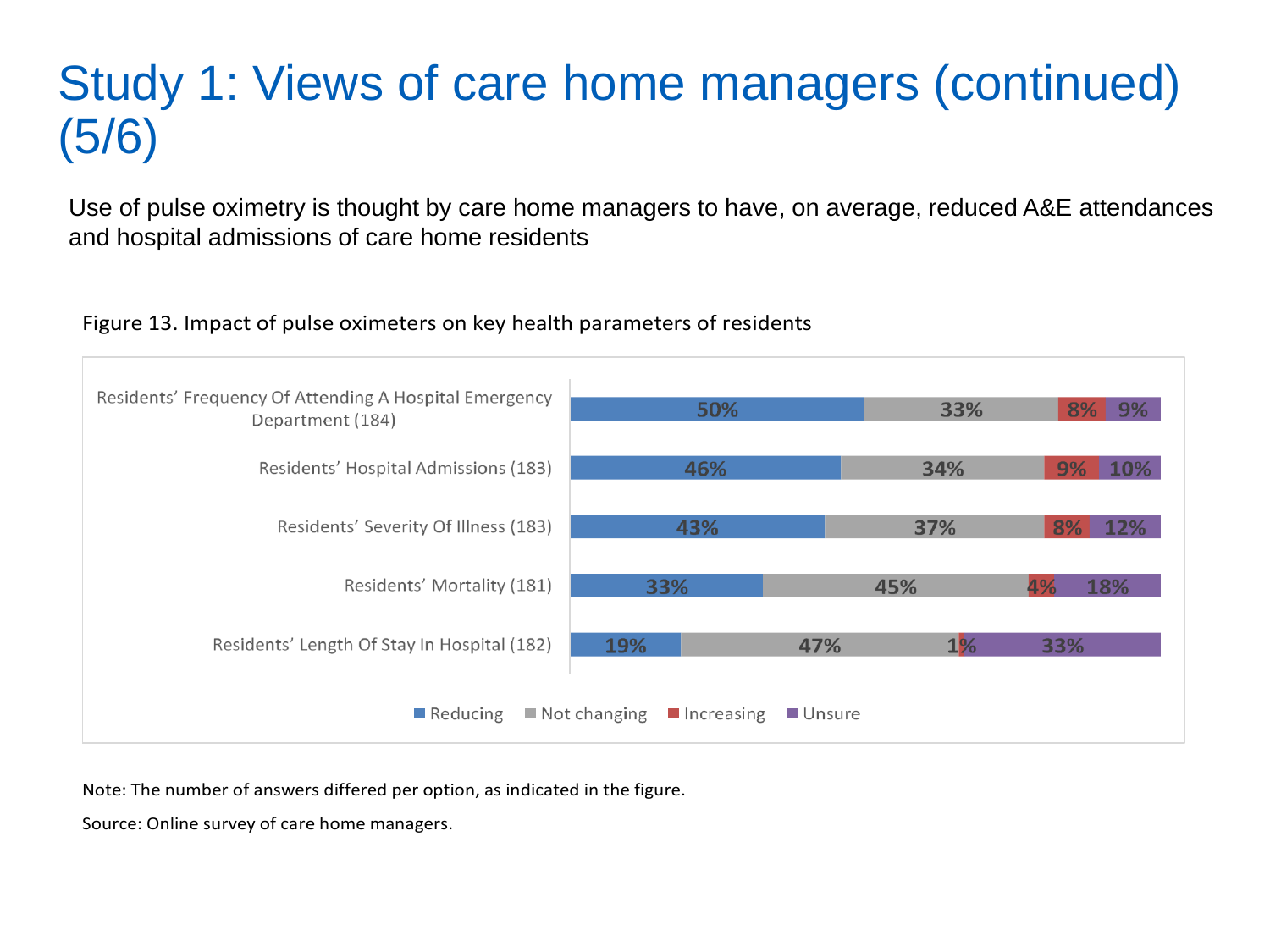### Study 1: Engagement with and awareness of the CO@H programme (6/6)

The NHS COVID oximetry at home (CO@H) programme seems to have been well-received and beneficial at the care home sites in contact with it. But, 60% of care home managers responding to the survey were unaware of the programme:

*"[CCG clinical lead care homes] informed us about…the COVID hub and then the next thing it was either her or someone else delivered a big box of oximeters and all the paperwork and everything like that" Senior Carer 2, Residential Home (Site 4)*

"It was just the knowing that someone else was going to make – not make a decision for you – but someone else was going to give you advice if you needed it... it's just that little bit of backup." Senior *Carer, Residential Home (Site 4)*

"They were really supportive, I couldn't fault them at all. Any questions we had we would call them up and they'd kind of give us the correct information on how to read the oximeter machines properly and what result we should be looking at. We didn't even know you had to kind of remove nail varnish and things like that for it to work properly. So they supported us through all of that." Registered *Manager, Residential Home (Site 6)*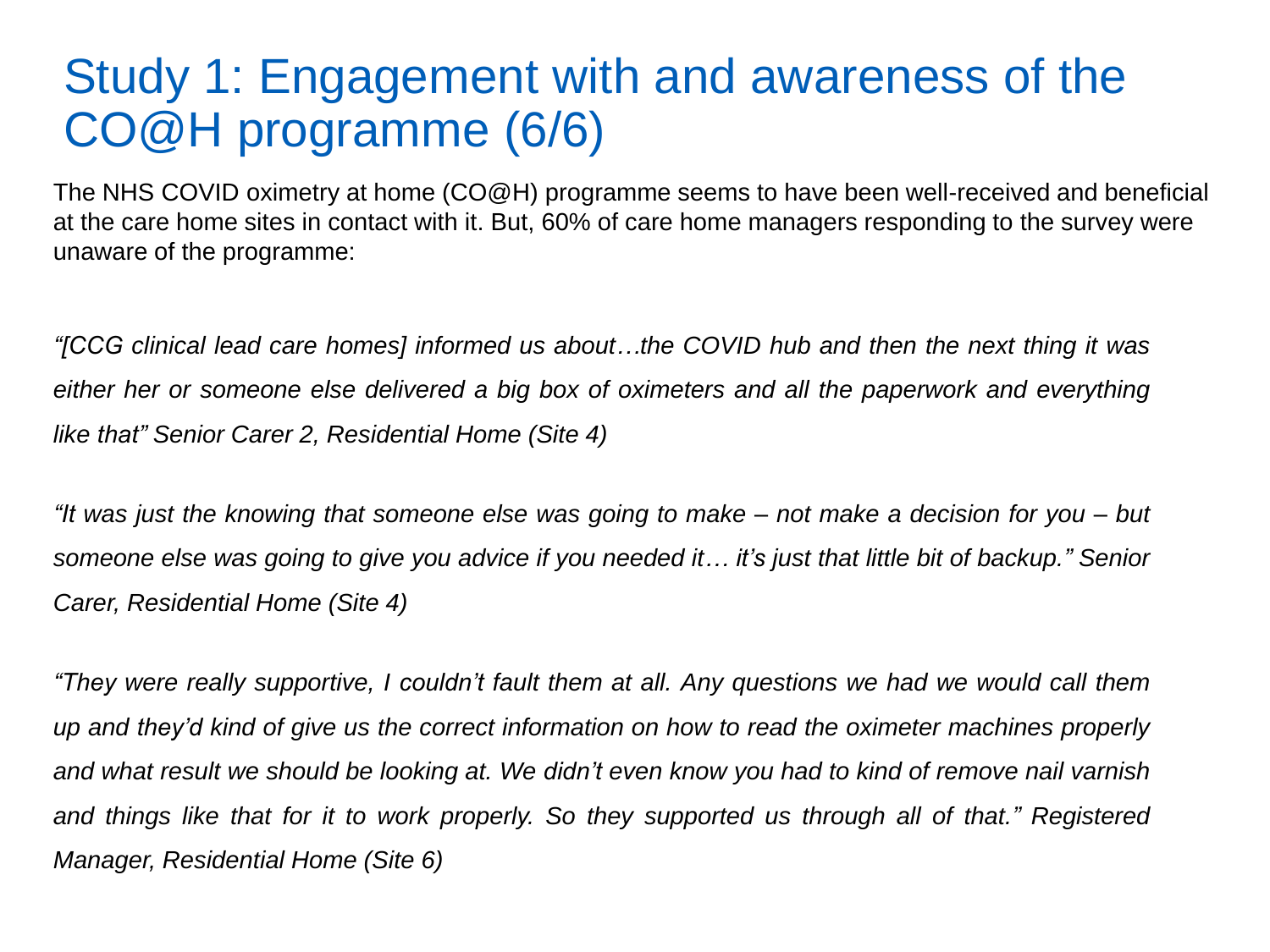## Study 2: Methods

### **Methods**

Inclusion criteria:

- Patients identified as a resident of a care home based on postcode matching by NHS Digital.
- Limited to Clinical Commissioning Groups (CCGs) where one or more care home residents were onboarded onto a CO@h programme.
- Only positive tests and onboarding events after that implementation date of the programme in each CCG were included.
- 1. Descriptive analysis of all care home residents with either an onboarding or offboarding event to the CO@h programme.
- 2. Two-level hierarchical multivariable logistic regression model of odds of onboarding to a CO@h programme with random intercepts for each CCG.

### **Limitations:**

- This study had a relatively small sample size and therefore may have insufficient statistical power to detect differences in odds of onboarding between populations.
- There may be variation in how CO@h was implemented between care homes and who was eligible.
- Many patients may have received pulse oximetry monitoring outside of the CO@h programme. In our analyses they are assumed not to have received pulse oximetry monitoring.
- We are unable to control for clinical acuity of patients, and therefore are unable to effectively compare the outcomes of those onboarded onto CO@h with those who were not.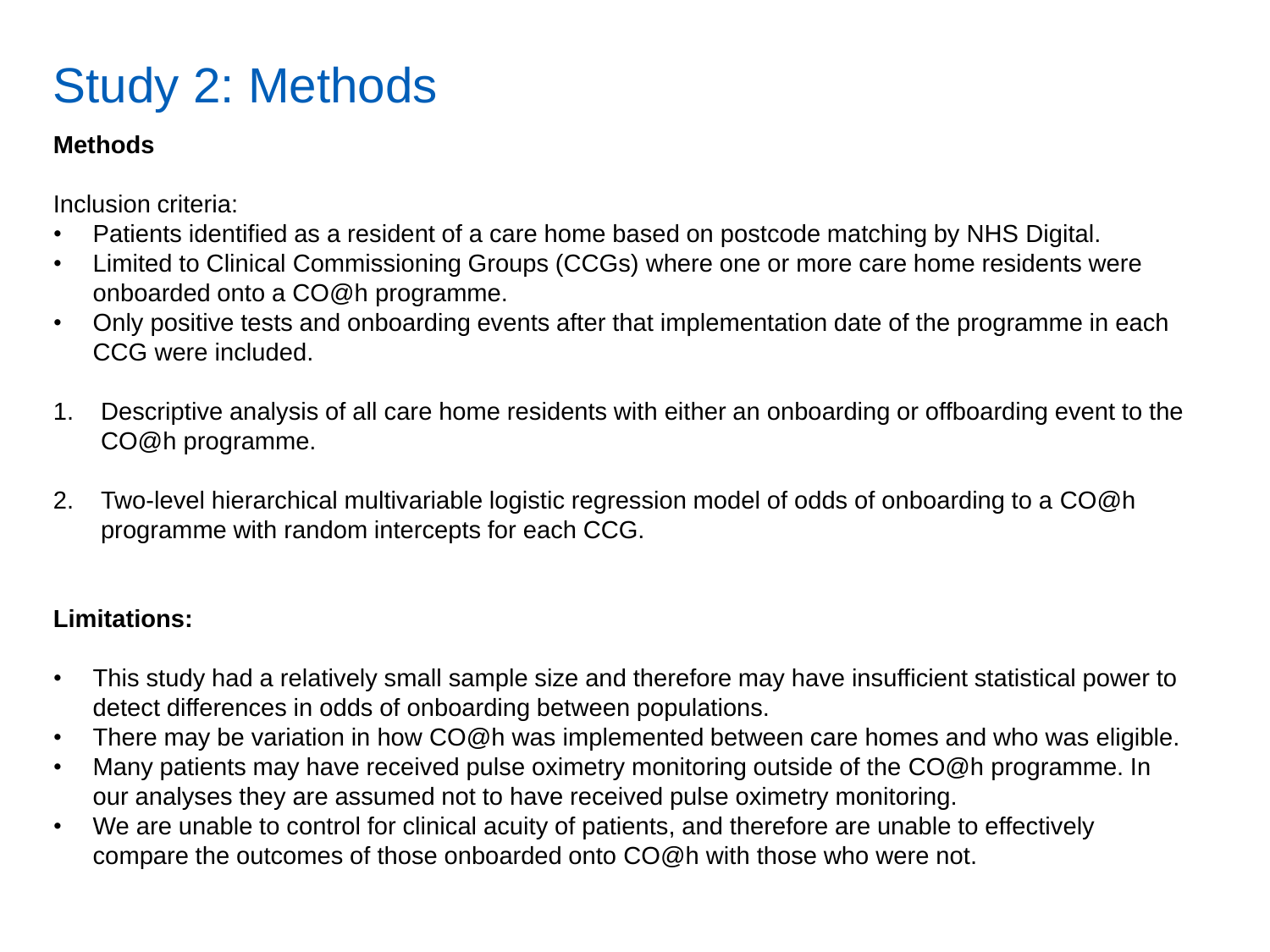## Study 2: Background and context (1/3)

In 70 CCGs in England, data were received for one or more care home residents onboarded to CO@h programmes within seven days before and 28 days after a positive COVID-19 test and after the local implementation of a CO@h programme.

Within these 70 CCGs, 29,606 care home residents had a positive COVID-19 test after the local implementation date of the CO@h programme. 812 (2.7%) of these were recorded as onboarded onto a CO@h programme within seven days before and 28 days after a positive COVID-19 test.

Outcomes in those onboarded (within 28 days of onboarding):

- 237 (29.2%) attended A&E departments
- 197 (24.3%) patients had a recorded hospital admission
- Of those admitted, none were admitted to level 2 or level 3 care
- 101 recorded deaths (12.4%), of which 99 (98.0%) featured COVID-19 as a cause of death.\*

Of those onboarded, 636 (78.3%) had a recorded offboarding date. Of these:

- 255 (40.1%) were onboarded and offboarded on the same day
- 91 (14.3%) were offboarded on their 14th day on the programme
- 62 (9.7%) patients remained on the programme for more than 14 days
- Overall median time on the programme was 4 days, and was 12 days after excluding those onboarded and offboarded on the same day.

\*This study did not aim to quantify differences in mortality or hospitalisation rates between care home residents and noncare home residents. The care home resident population included in the study was significantly older (68.9% aged 80 years or more vs. 5.8% of all those with a positive Covid-19 test) and more likely to be identified as clinically extremely vulnerable than all those with a positive Covid-19 test (62.9% vs. 10.8%) which may result in higher risk of severe or complicated Covid-19 infection in care home residents.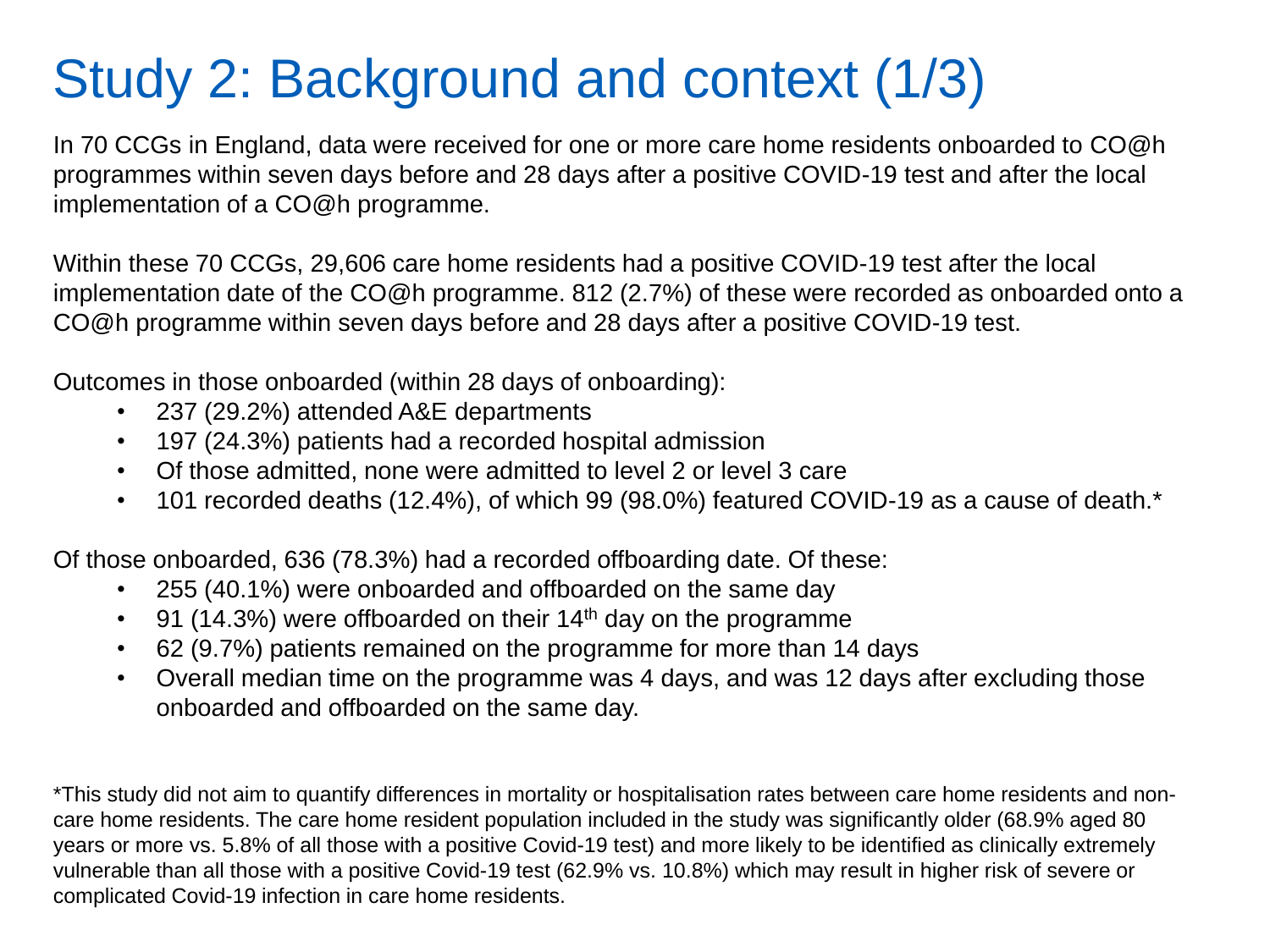### Study 2: Demographic and clinical characteristics (2/3)

• Demographic and clinical characteristics of included care home residents.

| Variable                              | <b>Onboarded</b> | <b>Total</b> | %<br>Onboarded | <b>Variable</b>                                   | Onboarded       | <b>Total</b> | $\frac{0}{0}$<br>Onboarded |  |  |
|---------------------------------------|------------------|--------------|----------------|---------------------------------------------------|-----------------|--------------|----------------------------|--|--|
| Age                                   |                  |              |                | <b>Body Mass Index</b>                            |                 |              |                            |  |  |
| < 50                                  | 52               | 1325         | 3.92           | Underweight                                       | 60              | 2592         | 2.31                       |  |  |
| 50-59                                 | 39               | 1101         | 3.54           | Healthy weight                                    | 283             | 11901        | 2.38                       |  |  |
| 60-69                                 | 51               | 1771         | 2.88           | Overweight                                        | 232             | 7813         | 2.97                       |  |  |
| 70-79                                 | 131              | 4999         | 2.62           | Obese                                             | 181             | 5311         | 3.41                       |  |  |
| $+08$                                 | 539              | 20410        | 2.64           | Missing                                           | 56              | 1989         | 2.82                       |  |  |
| Sex                                   |                  |              |                | <b>Smoking status</b>                             |                 |              |                            |  |  |
| Female                                | 489              | 18965        | 2.58           | Never smoker                                      | 527             | 18100        | 2.91                       |  |  |
| Male                                  | 323              | 10641        | 3.04           | Ex-smoker                                         | 205             | 8449         | 2.43                       |  |  |
| <b>Ethnicity</b>                      |                  |              |                | Current smoker                                    | 80              | 3053         | 2.62                       |  |  |
| White                                 | 786              | 28462        | 2.76           | Missing                                           | $\Omega$        | 4            | 0.00                       |  |  |
| Asian/Asian British                   | $***$            | 228          | < 2            | <b>Clinically Extremely Vulnerable</b>            |                 |              |                            |  |  |
| Black/African/Caribbean/Black British | $***$            | 300          | 2.00           | <b>No</b>                                         | 254             | 10985        | 2.31                       |  |  |
| Mixed/Multiple ethnic groups          | 10               | 199          | 5.03           | Yes                                               | 558             | 18621        | 3.00                       |  |  |
| Other ethnic group                    | $***$            | 130          | < 2            | Comorbidities*                                    |                 |              |                            |  |  |
| Missing                               | 5                | 287          | 1.74           | Hypertension                                      | 450             | 16575        | 2.71                       |  |  |
| <b>IMD</b> quintile                   |                  |              |                | Chronic cardiac disease                           | 267             | 10657        | 2.51                       |  |  |
| (most deprived)                       | 189              | 6086         | 3.11           | Chronic kidney disease                            | 29              | 1001         | 2.90                       |  |  |
| $\overline{2}$                        | 142              | 5904         | 2.41           | Chronic respiratory disease                       | 204             | 7516         | 2.71                       |  |  |
| 3                                     | 181              | 6052         | 2.99           | Dementia                                          | 303             | 11407        | 2.66                       |  |  |
|                                       | 215              | 6025         | 3.57           | <b>Diabetes</b>                                   | 174             | 6594         | 2.64                       |  |  |
| 5 (least deprived)                    | 85               | 5539         | 1.53           | Chronic neurological disease (including epilepsy) | 160             | 5396         | 2.97                       |  |  |
|                                       |                  |              |                | Learning disability                               | 116             | 1978         | 5.86                       |  |  |
|                                       |                  |              |                | Malignancy or immunosuppression                   | 154             | 6151         | 2.50                       |  |  |
|                                       |                  |              |                | Severe mental illness                             | 210             | 6929         | 3.03                       |  |  |
|                                       |                  |              |                | Peripheral vascular disease                       | $\overline{38}$ | 1276         | 2.98                       |  |  |
|                                       |                  |              |                | Stroke or TIA                                     | 144             | 6364         | 2.26                       |  |  |

\*Clinical comorbidity data were missing for 4 patients of which none were onboarded. \*\*\* indicates cells with fewer than 10 patients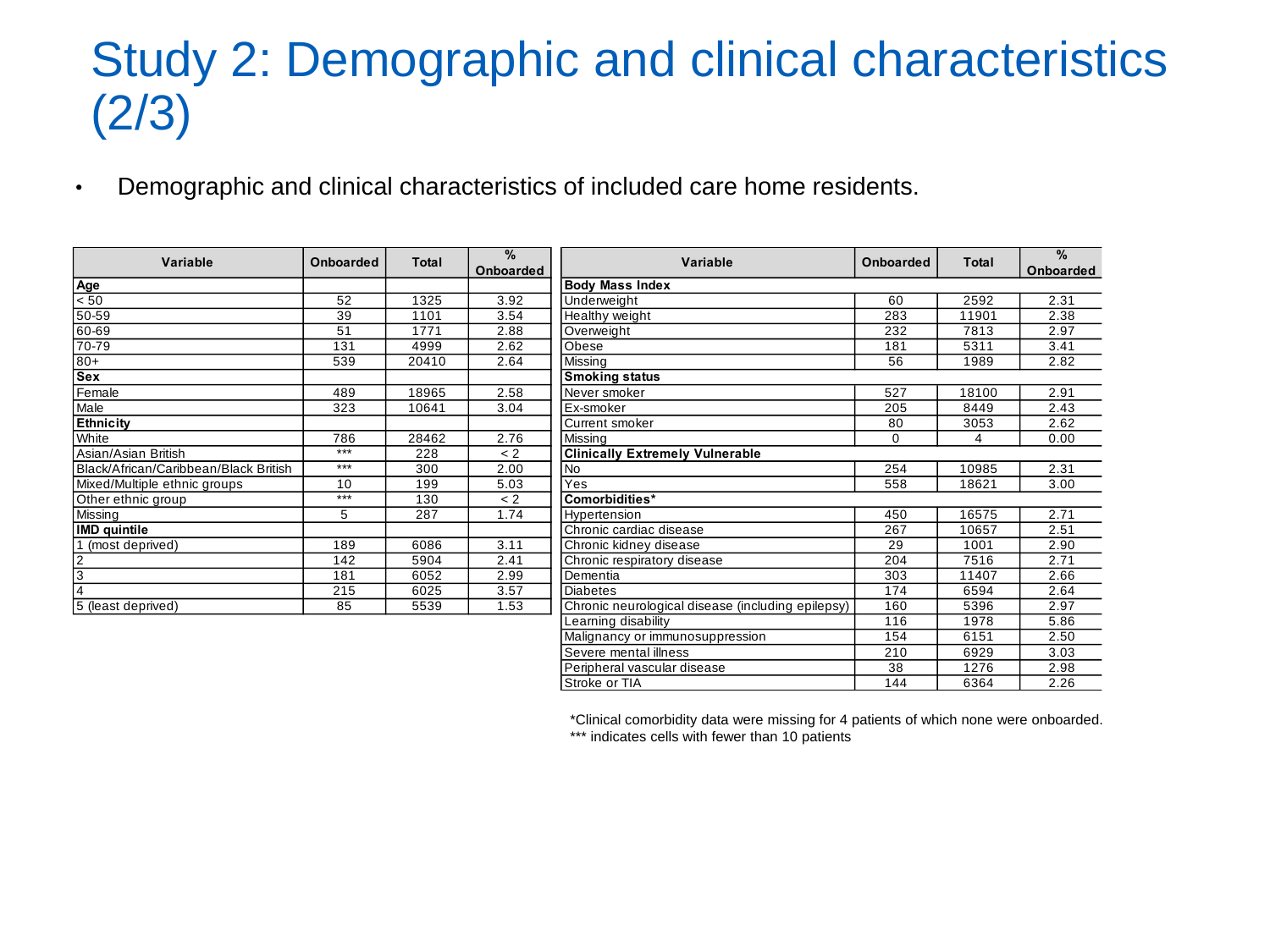## Study 2: Results (3/3)

- Multivariable hierarchical logistic regression model with CCG-level random intercepts for the odds of being onboarded onto a CO@h programme associated with a positive COVID-19 test.
	- Rows coloured red indicate features that have significantly lower odds of onboarding than the reference group
	- Rows coloured blue indicate features that have significantly higher odds of onboarding than the reference group

| Variable                               | Odds ratio             | <b>Standard</b><br>error | p-value   | 95% confidence interval |                              |                                 |            | <b>Standard</b> |         | 95% confidence interval |       |  |
|----------------------------------------|------------------------|--------------------------|-----------|-------------------------|------------------------------|---------------------------------|------------|-----------------|---------|-------------------------|-------|--|
|                                        |                        |                          |           | Lower                   | <b>Upper</b>                 | Variable                        | Odds ratio | error           | p-value | Lower                   | Upper |  |
| Age (years)                            | <b>Body Mass Index</b> |                          |           |                         |                              |                                 |            |                 |         |                         |       |  |
| $\leq 50$<br>Reference                 |                        |                          |           |                         |                              | Jnderweiaht                     | 1.00       | 0.16            | 0.990   | 0.73                    | 1.38  |  |
| 50-59                                  | 1.33                   | 0.35                     | 0.268     | 0.80                    | 2.21                         | Health weight                   |            | Reference       |         |                         |       |  |
| 60-69                                  | 1.39                   | 0.35                     | 0.200     | 0.84                    | 2.29                         | Overweight                      | 1.28       | 0.13            | 0.016   | 1.05                    | 1.57  |  |
| 70-79                                  | 1.75                   | 0.43                     | 0.025     | 1.07                    | 2.84                         | Obese                           | 1.38       | 0.16            | 0.006   | 1.10                    | 1.74  |  |
| $80+$                                  | 2.23                   | 0.55                     | 0.001     | 1.37                    | 3.63                         | <b>Smoking status</b>           |            |                 |         |                         |       |  |
| Sex                                    | Never smoker           | Reference                |           |                         |                              |                                 |            |                 |         |                         |       |  |
| Female                                 |                        |                          | Reference |                         |                              | Ex-smoker                       | 0.82       | 0.09            | 0.064   | 0.67                    | 1.01  |  |
| Male                                   | 1.24                   | 0.12                     | 0.019     | .04                     | 1.49                         | Current smoker                  | 1.04       | 0.15            | 0.812   | 0.77                    | 1.38  |  |
| <b>Ethnicity</b>                       | <b>Comorbidities</b>   |                          |           |                         |                              |                                 |            |                 |         |                         |       |  |
| White                                  |                        | Reference                |           |                         |                              | Hypertension                    | 1.03       | 0.10            | 0.731   | 0.86                    | 1.24  |  |
| Asian/Asian British                    | 0.61                   | 0.41                     | 0.464     | 0.16                    | 2.31                         | Chronic cardiac disease         | 0.97       | 0.09            | 0.715   | 0.80                    | 1.17  |  |
| Black/African/Caribbean/Black British  | 0.92                   | 0.48                     | 0.870     | 0.33                    | 2.55                         | Chronic kidney disease          | 0.98       | 0.23            | 0.925   | 0.62                    | 1.55  |  |
| Mixed/Multiple ethnic groups           | 1.76                   | 0.70                     | 0.154     | 0.81                    | 3.86                         | Chronic respiratory disease     | 1.02       | 0.10            | 0.846   | 0.84                    | 1.24  |  |
| Other ethnic group                     | 0.49                   | 0.50                     | 0.486     | 0.07                    | 3.59                         | Dementia                        | 0.97       | 0.09            | 0.758   | 0.81                    | 1.17  |  |
| <b>IMD</b> quintile                    |                        |                          |           |                         |                              | Diabetes                        | 0.88       | 0.10            | 0.258   | 0.72                    | 1.09  |  |
| 1 (most deprived)                      | Reference              |                          |           |                         | Chronic neurological disease | 0.90                            | 0.10       | 0.377           | 0.72    | 1.13                    |       |  |
| $\overline{2}$                         | 0.72                   | 0.10                     | 0.015     | 0.55                    | 0.94                         | earning disability              | 2.56       | 0.46            | < 0.001 | 1.80                    | 3.63  |  |
| 3                                      | 0.91                   | 0.11                     | 0.437     | 0.71                    | 1.16                         | Malignancy or immunosuppression | 0.94       | 0.10            | 0.545   | 0.76                    | 1.16  |  |
| $\overline{4}$                         | 0.66                   | 0.09                     | 0.003     | 0.51                    | 0.87                         | Severe mental illness           | 1.32       | 0.13            | 0.005   | 1.09                    | 1.61  |  |
| 5 (least deprived)                     | 0.38                   | 0.06                     | < 0.001   | 0.27                    | 0.52                         | Peripheral vascular disease     | .20        | 0.26            | 0.384   | 0.79                    | 1.83  |  |
| <b>Clinically Extremely Vulnerable</b> |                        |                          |           |                         |                              | Stroke or TIA                   | 0.83       | 0.10            | 0.101   | 0.66                    | 1.04  |  |
| <b>No</b>                              |                        |                          | Reference |                         |                              |                                 |            |                 |         |                         |       |  |
| Yes                                    | 1.40                   | 0.13                     | < 0.001   | .16                     | 1.69                         |                                 |            |                 |         |                         |       |  |

NB: Only includes CCGs where one or more patients were onboarded onto a CO@h programme.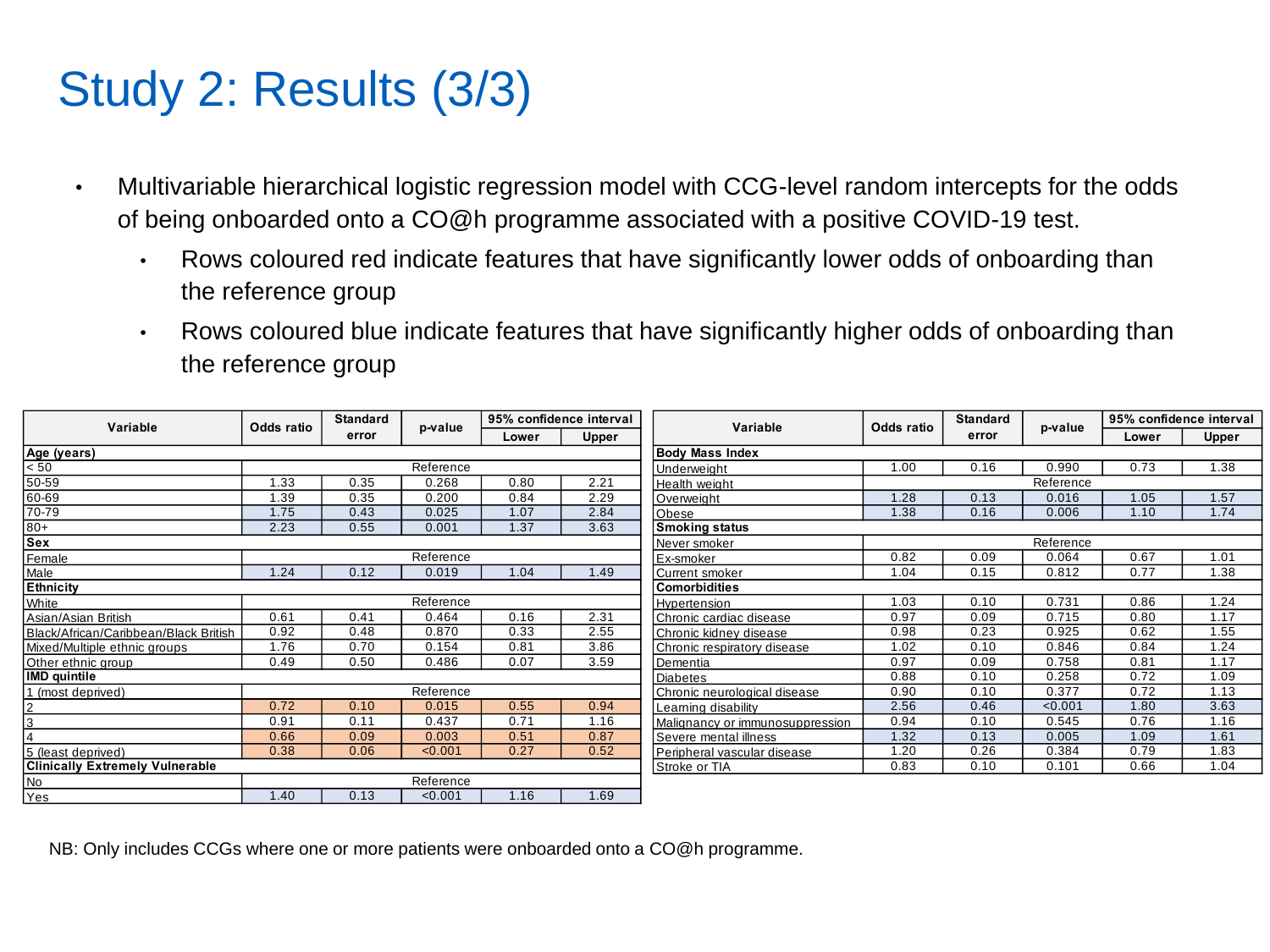### Study 1: Overall messages

- Care home managers and staff consider that using pulse oximeters in care homes has been beneficial to care home residents and should continue to be encouraged and supported
- Pulse oximetry was not used in isolation but as one of several ways (including taking temperature or measuring blood pressure) in which the staff of care homes monitor the health of residents.
- The findings have to be kept in context. Using pulse oximeters was frequently not seen as challenging for staff. But this was in a context of the COVID-19 pandemic having already added greatly to the workload and stresses on care home staff. Against that background, pulse oximetry was reported by most care home managers as easy for staff to use and could be readily accommodated alongside the recording of other routine clinical measurements such as temperature and blood pressure.
- There remains a need for training at least some care home staff in the use of pulse oximeters, including when to escalate and seek NHS help, as well as competencies such as taking baseline and further readings to monitor deterioration, preparing participants with respect to why and how they plan to take readings, and checking for any issues that may compromise readings e.g. nail polish and artificial nails.
- There is a need for primary care and other relevant health care services to be clear on the escalation protocols for care home residents, the support care homes can expect to receive, and how this can be accessed.
- There is scope for increasing knowledge of the NHS COVID Oximetry at home (CO@H) care homes programme in the care homes sector. The programme seems to have been well-received. But over half of care home managers responding to the survey were unaware of COVID Oximetry @home and the support it could provide them (albeit there may have been instances of care homes receiving support but not aware of the brand name).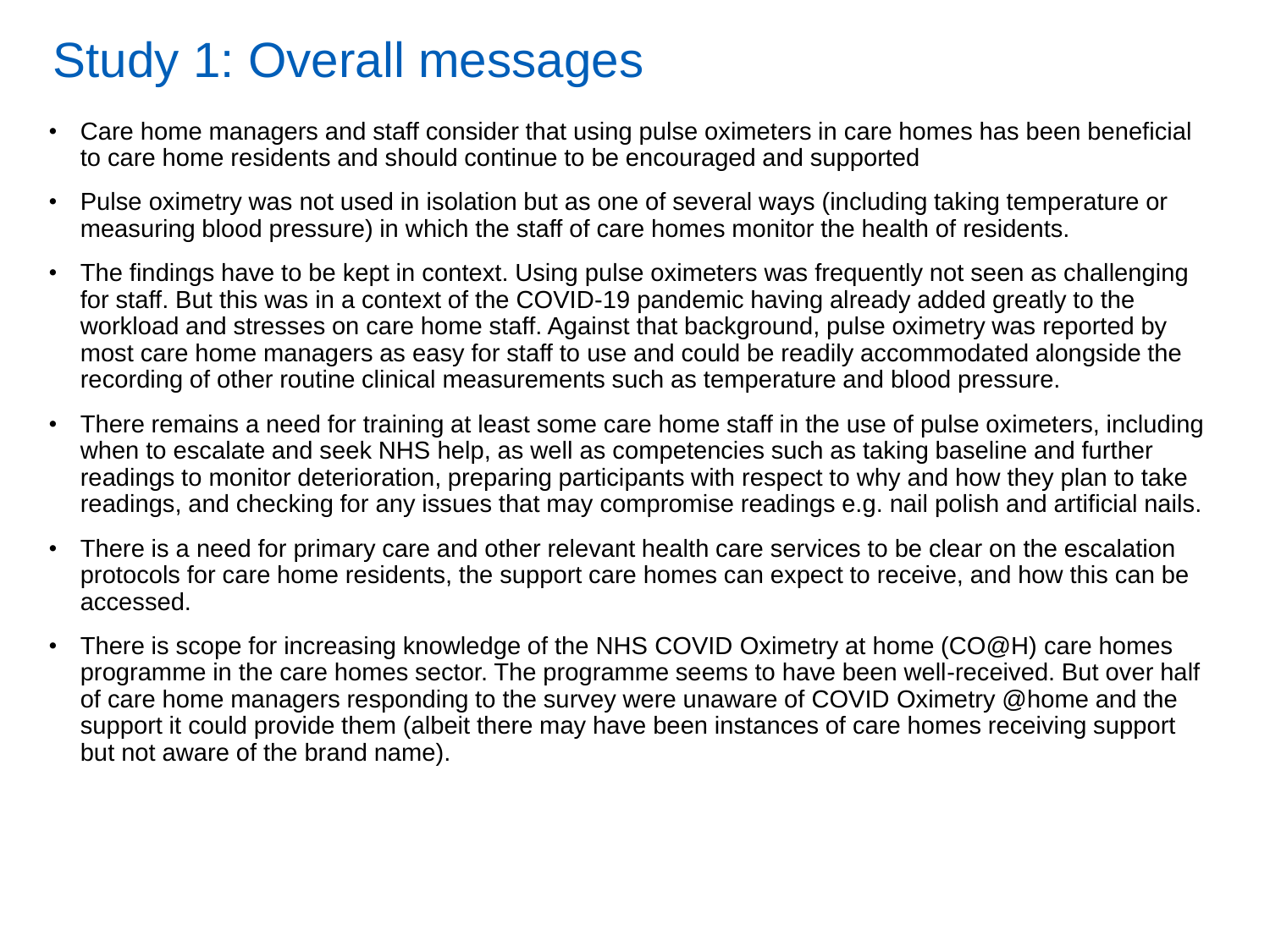### Study 2: Overall messages

- Data were received for 812 care home residents onboarded onto a CO@h programme across 70 CCGs in England after the local implementation of CO@h programmes and within seven days before and 28 days after a positive COVID-19 test.
- Of the 29,606 care home residents with a positive COVID-19 test in 70 CCGs in England after the local implementation of the CO@h programme, 812 (2.7%) were recorded as onboarded onto a CO@h programme.
- Rates of A&E attendance and inpatient admission were similar to those of the overall onboarded population, while no admitted patients had a critical care admission compared to 9.6% in the overall admitted CO@h population. 12.4% of care home residents had a death recorded within 28 days of onboarding, compared to 2.3% of the overall onboarded population. This difference may result, partly or entirely, from differences in the underlying age and clinical comorbidity profile of care home residents compared to the general population, however this was outside of the scope of this study.
- Male care home residents, those over the age of 70 years, those identified as clinically extremely vulnerable, overweight or obese or with a learning disability or mental health condition were significantly more likely to be enrolled into a CO@h programme, after accounting for other risk factors.
- Compared to the most deprived quintile, patients from less deprived quintiles were significantly less likely to be onboarded onto a CO@h programme.
- These findings suggest that despite low rates of uptake in general, there appears to be preferential enrolment in populations identified to be at greater risk from COVID.